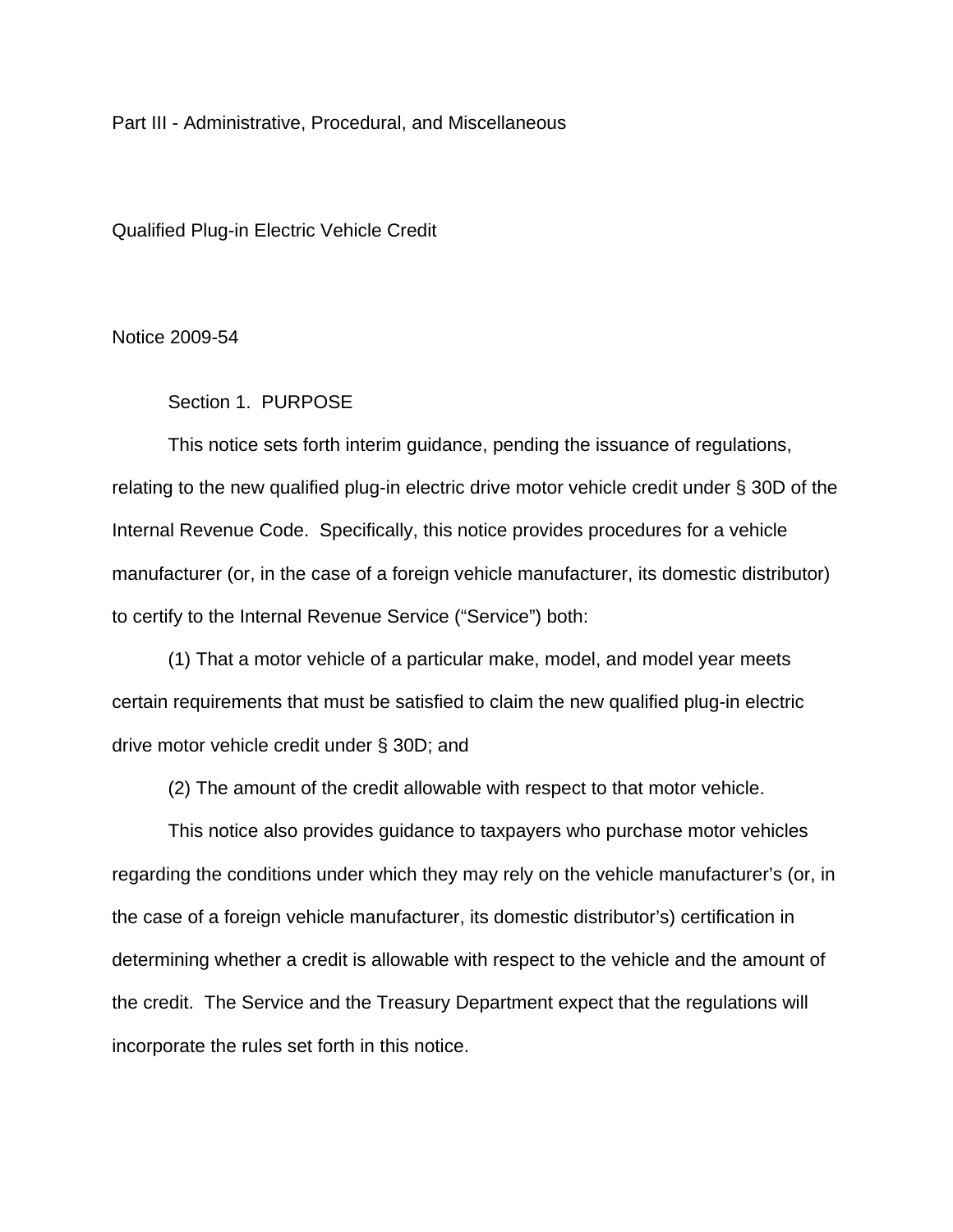Section 30D originally was enacted in the Energy Improvement and Extension Act of 2008, Pub. L. 110-343, 122 Stat. 3765. The American Recovery and Reinvestment Act of 2009, Pub. L. 111-5, 123 Stat. 115, amended § 30D in certain respects, and those amendments are effective for vehicles acquired after December 31, 2009. The Service and Treasury Department will issue subsequent guidance relating to those amendments. All references to § 30D in this notice are to the provision as in effect before its amendment.

## Section 2. BACKGROUND

Section 30D provides for a credit for certain new qualified plug-in electric drive motor vehicles. The credit is equal to the sum of: (1) \$2,500, plus (2) \$417 for each kilowatt hour of traction battery capacity in excess of 4 kilowatt hours. Section 30D(b)(1) limits the amount of the credit allowed for a vehicle to amounts ranging from \$7,500 to \$15,000, depending on the gross vehicle weight rating of the vehicle. The new qualified plug-in electric drive motor vehicle credit phases out over the period beginning with the second calendar quarter after the calendar quarter in which at least 250,000 qualifying vehicles have been sold for use in the United States (determined on a cumulative basis for sales after December 31, 2008) (phase-out period"). Qualifying vehicles purchased in the first two calendar quarters of the phase-out period are eligible for 50 percent of the credit. Qualifying vehicles purchased in the third and fourth calendar quarters of the phase-out period are eligible for 25 percent of the credit. Vehicles purchased after the last day of the fourth calendar quarter of the phase-out period are not eligible for a credit. If a vehicle qualifies for a credit under both § 30B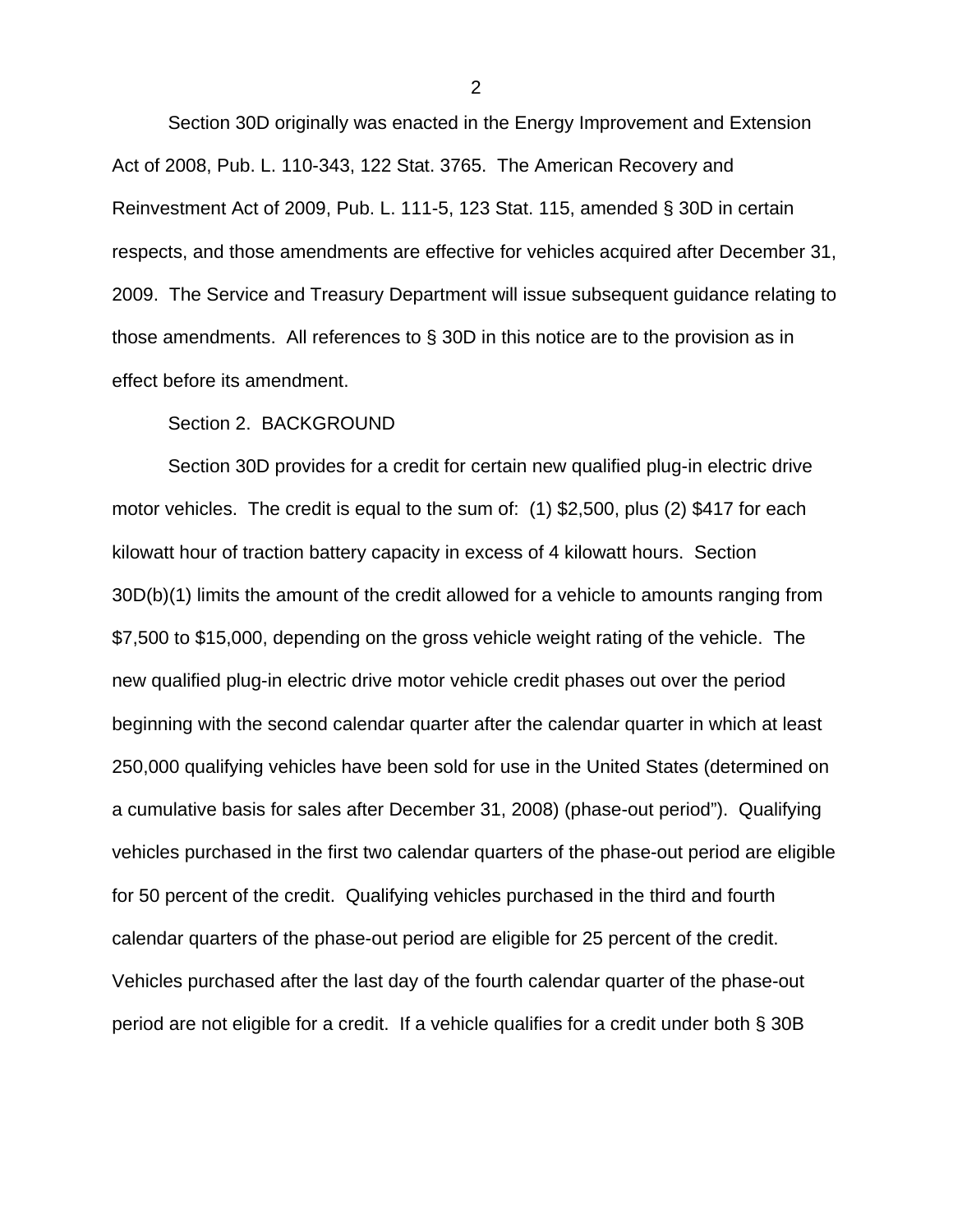and § 30D, the amount of the credit allowed under § 30B is the amount of the otherwise allowable credit under that section reduced (but not below zero) by the amount of the credit allowed under § 30D. In addition, if a vehicle qualifies for a credit under § 30D, no credit is allowed for that vehicle under § 30.

Section 3. SCOPE OF NOTICE

The new qualified plug-in electric drive motor vehicle credit applies to plug-in electric drive motor vehicles, including low speed vehicles as defined in section 4(6) of this notice, that—

(1) Are placed in service by the taxpayer in a taxable year beginning after December 31, 2008;

(2) Are acquired by the taxpayer on or before December 31, 2009; and

(3) Otherwise meet the requirements of § 30D.

Section 4. MEANING OF TERMS

The following definitions apply for purposes of this notice:

.01 *In General*. Terms used in this notice and not defined in this section 4 have the same meaning as when used in § 30D.

.02 Clean Air Act Regulations. The Clean Air Act regulations are the regulations prescribed by the Administrator of the Environmental Protection Agency for purposes of the administration of title II of the Clean Air Act (42 U.S.C. §§ 7521, *et. seq.*).

.03 *Traction Battery Capacity*. Traction battery capacity is measured in kilowatt hours from a 100 percent state of charge to a zero percent state of charge.

.04 *Motor Vehicle*. The term "motor vehicle" has the meaning given that term by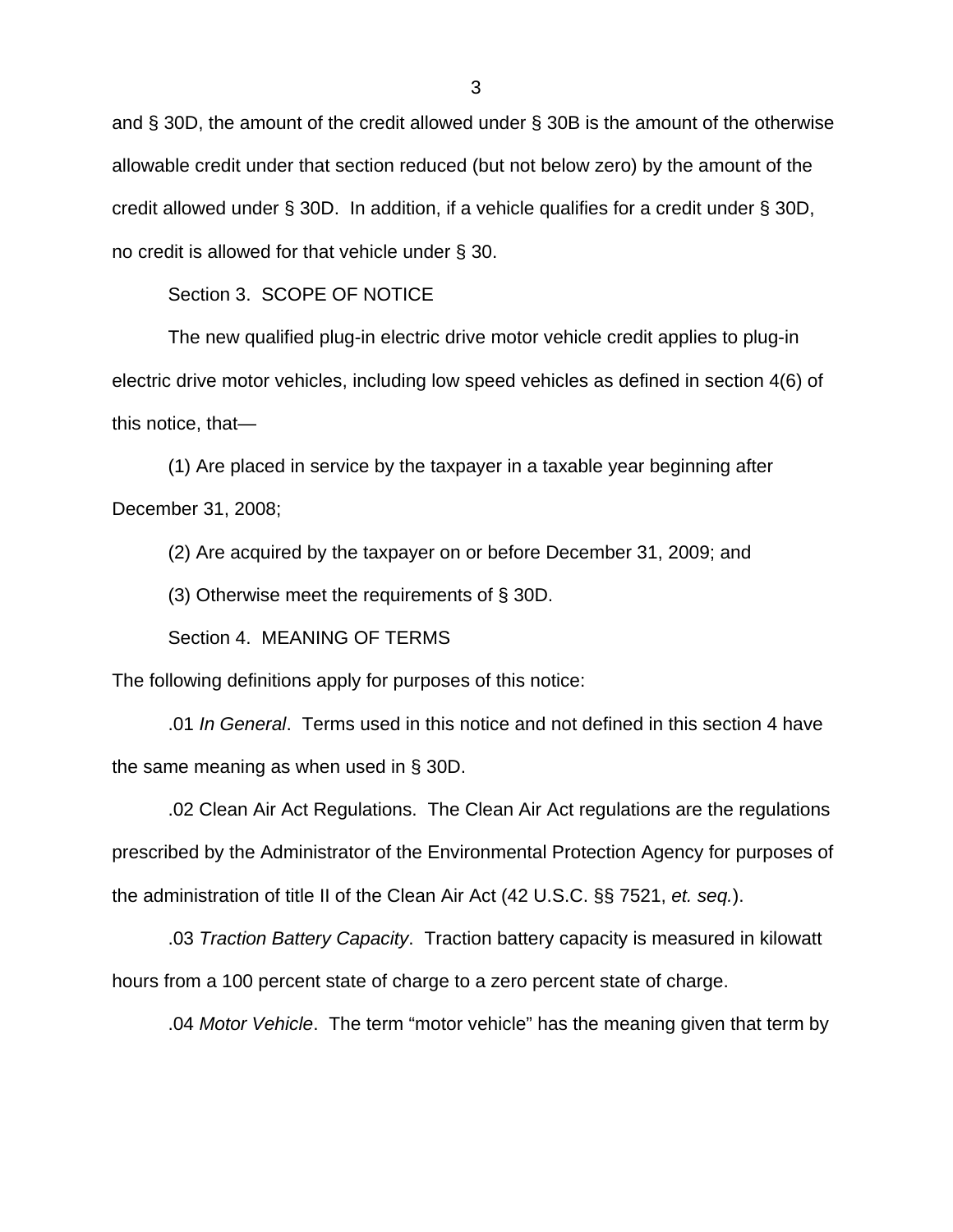$§ 30(c)(2)$ .

.05 *Manufacturer*. The term "manufacturer" has the meaning given that term in the Clean Air Act regulations.

.06 *Passenger Vehicle and Light Truck*. The terms "passenger vehicle" and "light truck" do not include (1) any vehicle that has a gross vehicle weight of more than 8,500 pounds and (2) any vehicle that is not treated as a motor vehicle in the Clean Air Act regulations. A low speed vehicle, as defined in section 4.07 of this notice, is not treated as a motor vehicle in the Clean Air Act regulations. Accordingly, a low speed vehicle is not a passenger vehicle or light truck and is not required to receive a certificate of conformity under the Clean Air Act to qualify for the credit.

.07 *Low Speed Vehicle.* The term "low speed vehicle" means a vehicle:

(1) That has at least four wheels;

(2) That is manufactured primarily for use on public streets, roads and highways (not including a vehicle operated exclusively on a rail or rails);

(3) That is not manufactured primarily for off-road use, such as primarily for use on a golf course;

(4) Whose speed attainable in one mile is more than 20 miles per hour and not more than 25 miles per hour on a paved level surface; and

(5) Whose gross vehicle weight rating is less than 3,000 pounds.

.08 *Model Year*. The term "model year" means the model year determined under the Clean Air Act regulations (see 40 CFR § 86-082-2).

Section 5. MANUFACTURER'S CERTIFICATION AND QUARTERLY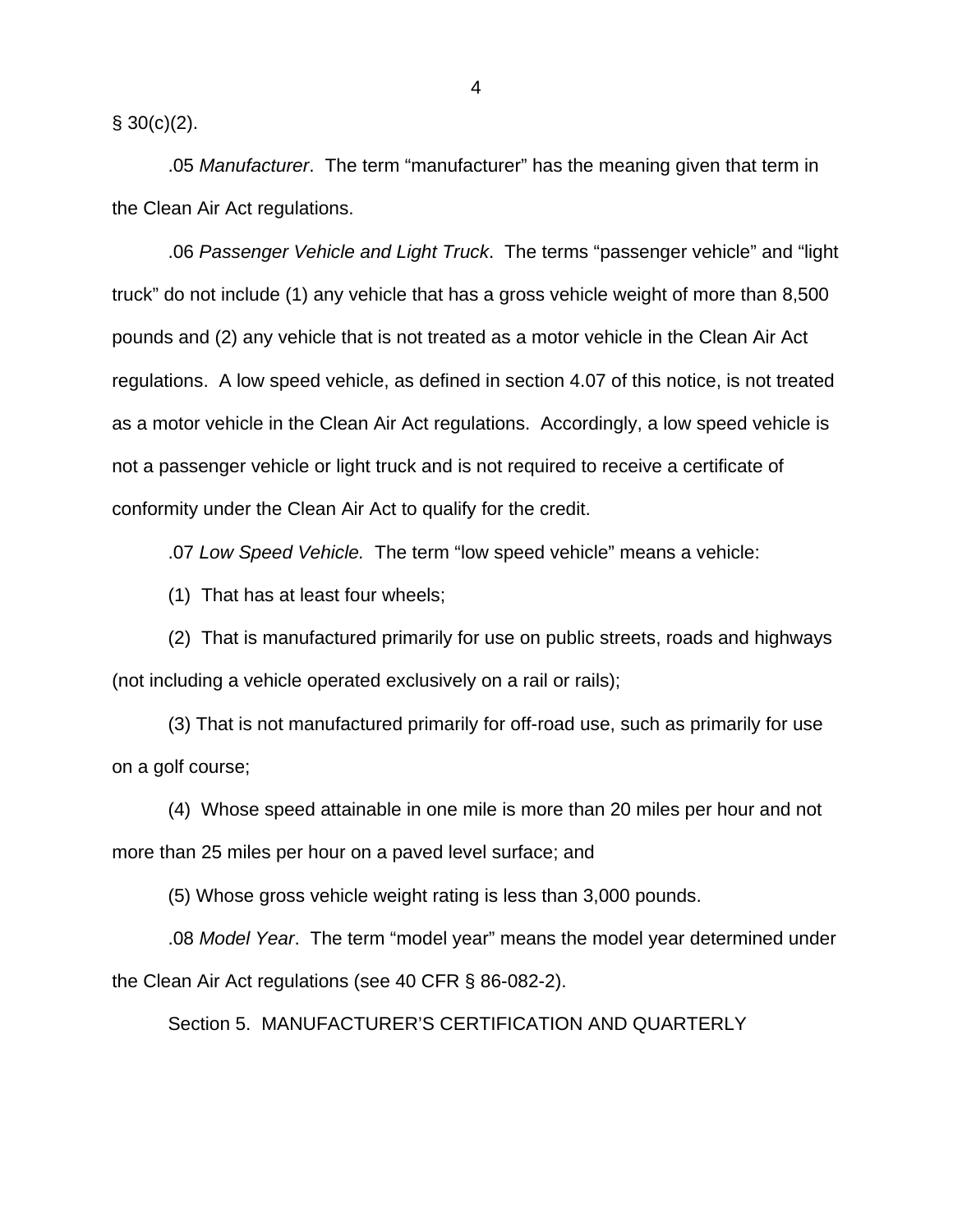## REPORTS

 .01 *When Certification Permitted*. A vehicle manufacturer (or, in the case of a foreign vehicle manufacturer, its domestic distributor) may certify to purchasers that a motor vehicle of a particular make, model, and model year meets all requirements (other than those listed in section 5.02 of this notice) that must be satisfied to claim the new qualified plug-in electric drive motor vehicle credit allowable under § 30D with respect to the vehicle, if the following requirements are met:

 (1) The manufacturer (or, in the case of a foreign vehicle manufacturer, its domestic distributor) has submitted to the Service, in accordance with this section 5 of this notice, a certification with respect to the vehicle and the certification satisfies the requirements of section 5.03 of this notice;

 (2) The manufacturer (or, in the case of a foreign vehicle manufacturer, its domestic distributor) has received an acknowledgment of the certification from the Service.

 .02 *Purchaser's Reliance*. Except as provided in section 5.07 of this notice, a purchaser of a motor vehicle may rely on the manufacturer's (or, in the case of a foreign vehicle manufacturer, its domestic distributor's) certification concerning the vehicle and the amount of the credit allowable with respect to the vehicle (including in cases in which the certification is received after the purchase of the vehicle). The purchaser may claim a credit in the certified amount with respect to the vehicle if the following requirements are satisfied:

(1) The vehicle is placed in service by the taxpayer in a taxable year beginning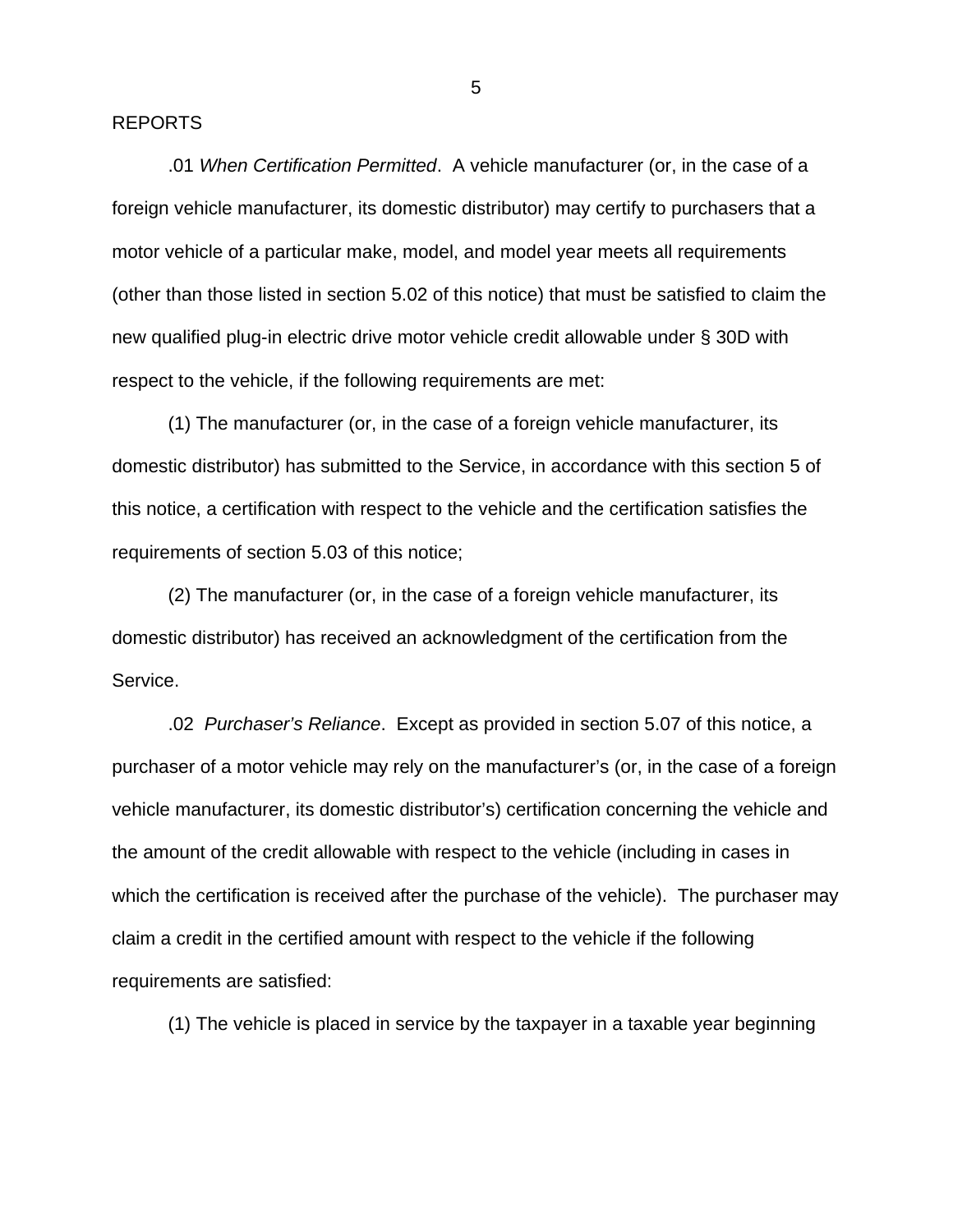after December 31, 2008, and is purchased by the taxpayer on or before December 31, 2009;

(2) The original use of the vehicle commences with the taxpayer;

(3) The vehicle is acquired for use or lease by the taxpayer, and not for resale; and

(4) The vehicle is used predominantly in the United States.

.03 *Content of Certification*. The certification must contain the information required in section 5.03(1) of this notice and any applicable additional information required in section 5.03(2) or (3) of this notice.

(1) *All Vehicles*. For all vehicles, the certification must contain the following:

(a) The name, address, and taxpayer identification number of the certifying entity.

(b) The make, model, model year, and any other appropriate identifiers of the motor vehicle.

(c) A statement that the vehicle is made by a manufacturer.

(d) A statement that the vehicle is a motor vehicle within the meaning of section 4.03 of this notice.

(e) The amount of the credit for the vehicle (showing computations).

(f) The gross vehicle weight rating of the vehicle.

(g) A statement that the motor vehicle draws propulsion using a traction battery with at least 4 kilowatt hours of capacity.

(h) The number of kilowatt hours, if any, in excess of 4 kilowatt hours.

(i) A statement that the vehicle uses an offboard source of energy to recharge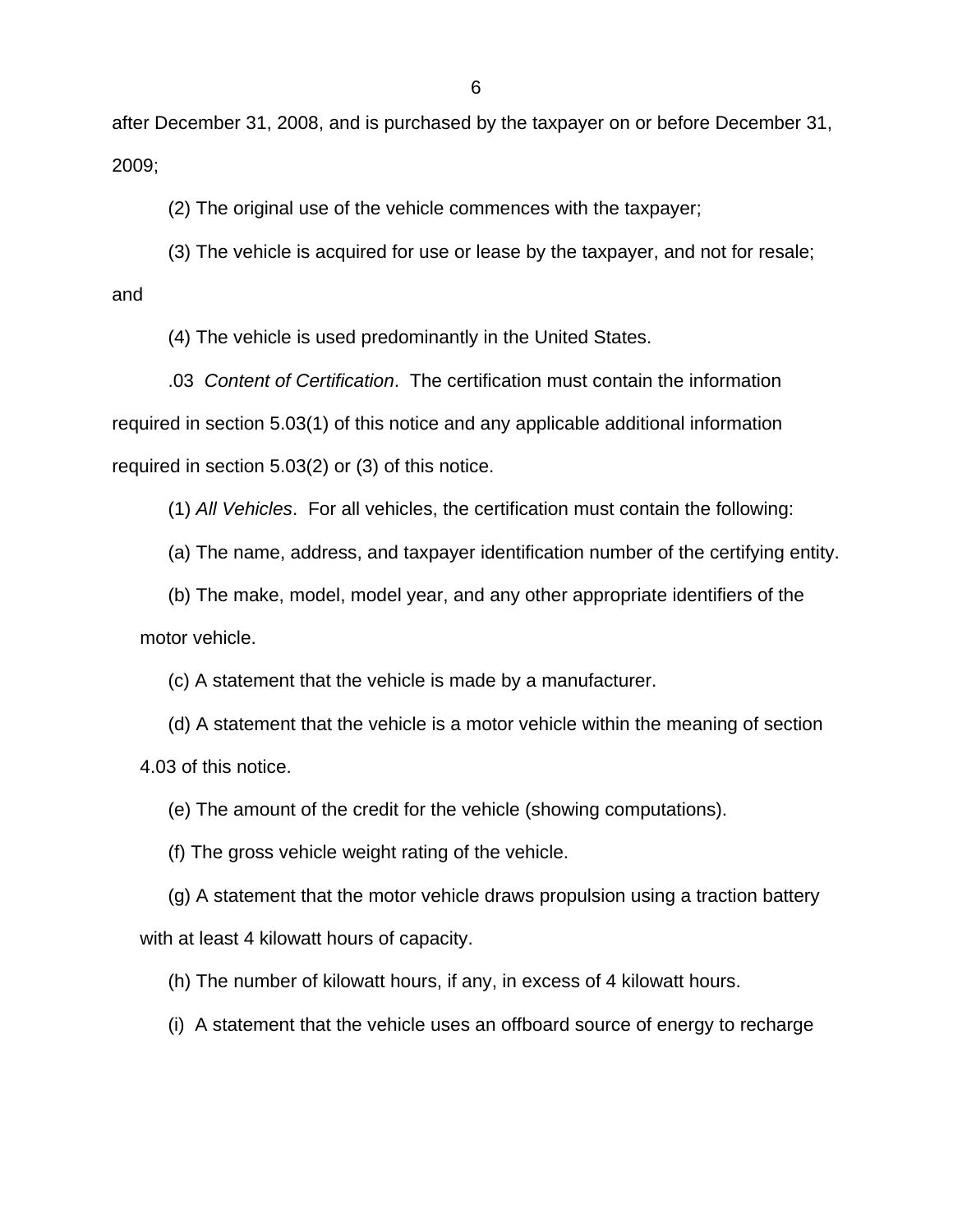the battery.

(j) A statement that the vehicle complies with the applicable provisions of the Clean Air Act.

(k) A statement that the vehicle complies with the applicable air quality provisions of state law of each state that has adopted the provisions under a waiver under  $\S 209(b)$ of the Clean Air Act or a list identifying each state that has adopted applicable air quality provisions with which the vehicle does not comply.

(l) A description of the motor vehicle safety provisions of 49 U.S.C. §§ 30101 through 30169 applicable to the vehicle and a statement that the vehicle complies with those provisions.

(m) A declaration, applicable to the certification, statements, and any accompanying documents, signed by a person currently authorized to bind the manufacturer (or, in the case of a foreign vehicle manufacturer, its domestic distributor) in these matters, in the following form: "Under penalties of perjury, I declare that I have examined this certification, including accompanying documents, and to the best of my knowledge and belief, the facts presented in support of this certification are true, correct, and complete."

(2) *Passenger Vehicles and Light Trucks*. If the vehicle is a passenger vehicle or light truck (determined after application of the limitations in section 4.06 of this notice), the certification must also contain the following:

(a) A copy of the certificate of conformity under the Clean Air Act.

(b) Documents demonstrating that the vehicle meets or exceeds the equivalent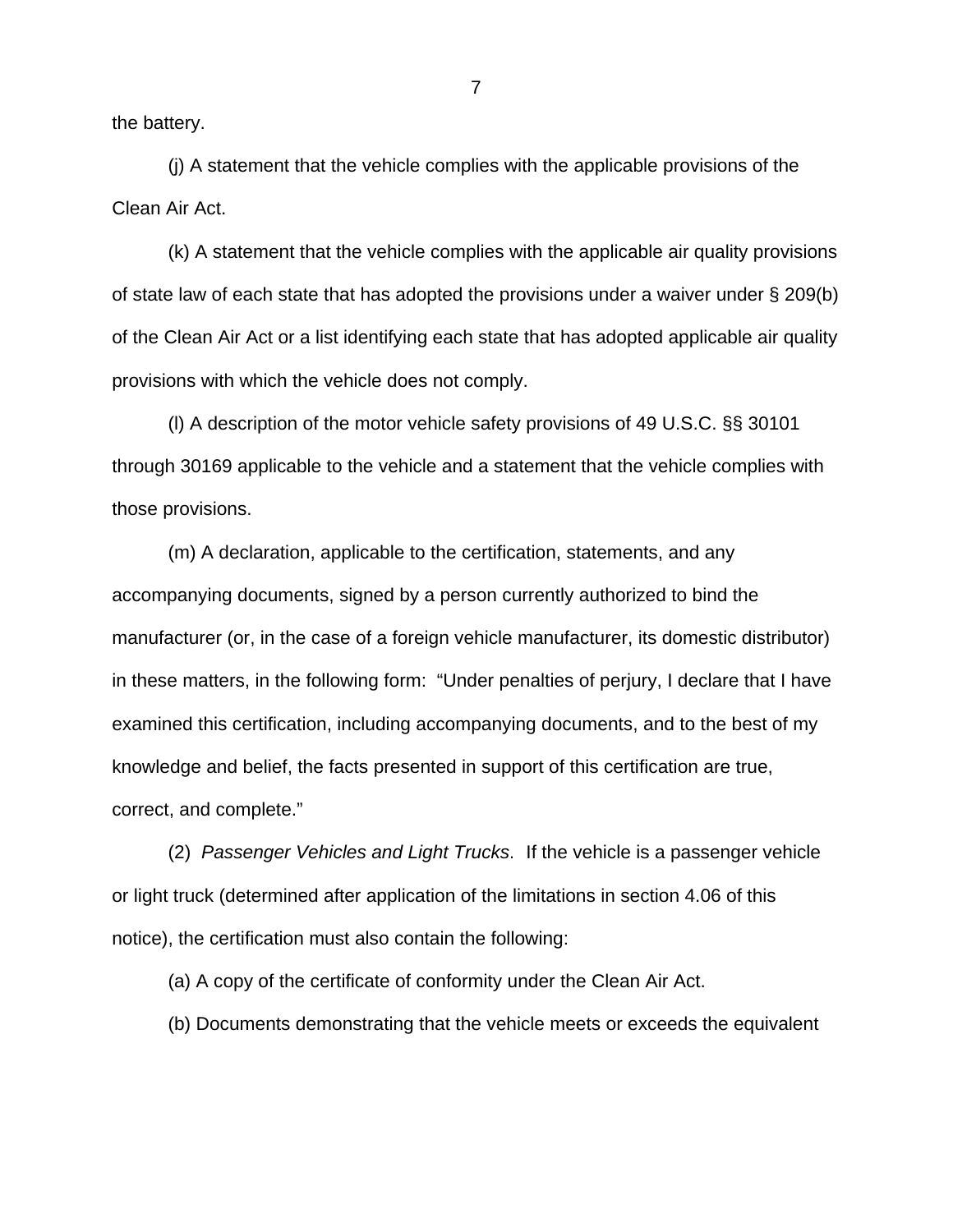qualifying California low emission vehicle standard under section 243(e)(2) of the Clean Air Act for that make and model year.

(c) In the case of a vehicle having a gross vehicle weight rating of 6,000 pounds or less, documents showing that the vehicle meets or exceeds the Bin 5 Tier II emission standard established in regulations prescribed by the Administrator of the Environmental Protection Agency under section 202(i) of the Clean Air Act for that make and model year vehicle.

(d) In the case of a vehicle having a gross vehicle weight rating of more than 6,000 pounds, but not more than 8,500 pounds, documents showing the vehicle meets or exceeds the Bin 8 Tier II emission standard which is so established.

(3) *Low Speed Vehicles*. A certification with respect to a low speed vehicle as defined in section 4.07 of this notice must also contain the following:

(a) A statement that the vehicle has at least four wheels.

(b) A statement that the vehicle is manufactured primarily for use on public streets, roads and highways.

(c) A statement that the vehicle is not manufactured primarily for off-road use, such as primarily for use on a golf course.

(d) Evidence that the speed attainable by the vehicle in one mile is more than 20 miles per hour and not more than 25 miles per hour on a paved level surface.

.04 *Acknowledgement of Certification*. The Service will review the original signed certification and issue an acknowledgment letter to the vehicle manufacturer (or, in the case of a foreign vehicle manufacturer, its domestic distributor) within 30 days of receipt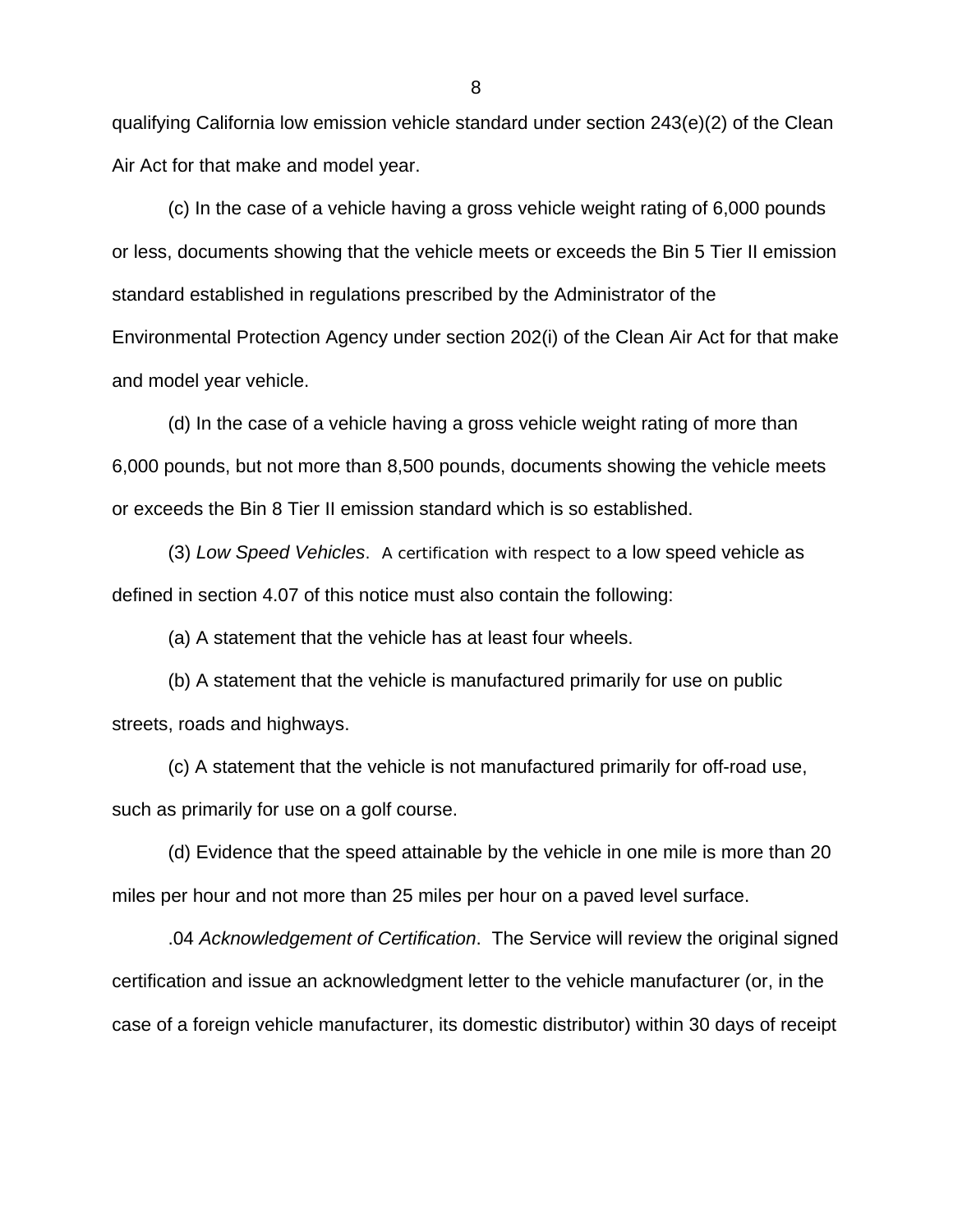of the request for certification. This acknowledgment letter will state whether purchasers may rely on the certification.

.05 *Quarterly Reporting of Sales of Qualified Vehicles*. A manufacturer (or, in the case of a foreign vehicle manufacturer, its domestic distributor) that has received an acknowledgment of its certification from the Service must submit to the Service, in accordance with section 6 of this notice, a report of the number of qualified plug-in electric drive motor vehicles sold by the manufacturer (or, in the case of a foreign vehicle manufacturer, its domestic distributor) to consumers or retail dealers during the calendar quarter. The quarterly report must contain the following information:

(1) The name, address, and taxpayer identification number of the reporting entity.

(2)The number of qualified vehicles sold by the reporting entity to consumers or retail dealers during the calendar quarter.

(3)The make, model, model year, and any other appropriate identifiers of the qualified vehicles sold during the calendar quarter.

(4) A declaration, applicable to the quarterly report and any accompanying documents, signed by a person currently authorized to bind the manufacturer (or, in the case of a foreign vehicle manufacturer, its domestic distributor) in these matters, in the following form: "Under penalties of perjury, I declare that I have examined this report, including accompanying documents, and to the best of my knowledge and belief, the facts presented in support of this report are true, correct, and complete."

.06 *Acknowledgment of Quarterly Report*. The Service will review the original signed quarterly report and issue an acknowledgment letter to the vehicle manufacturer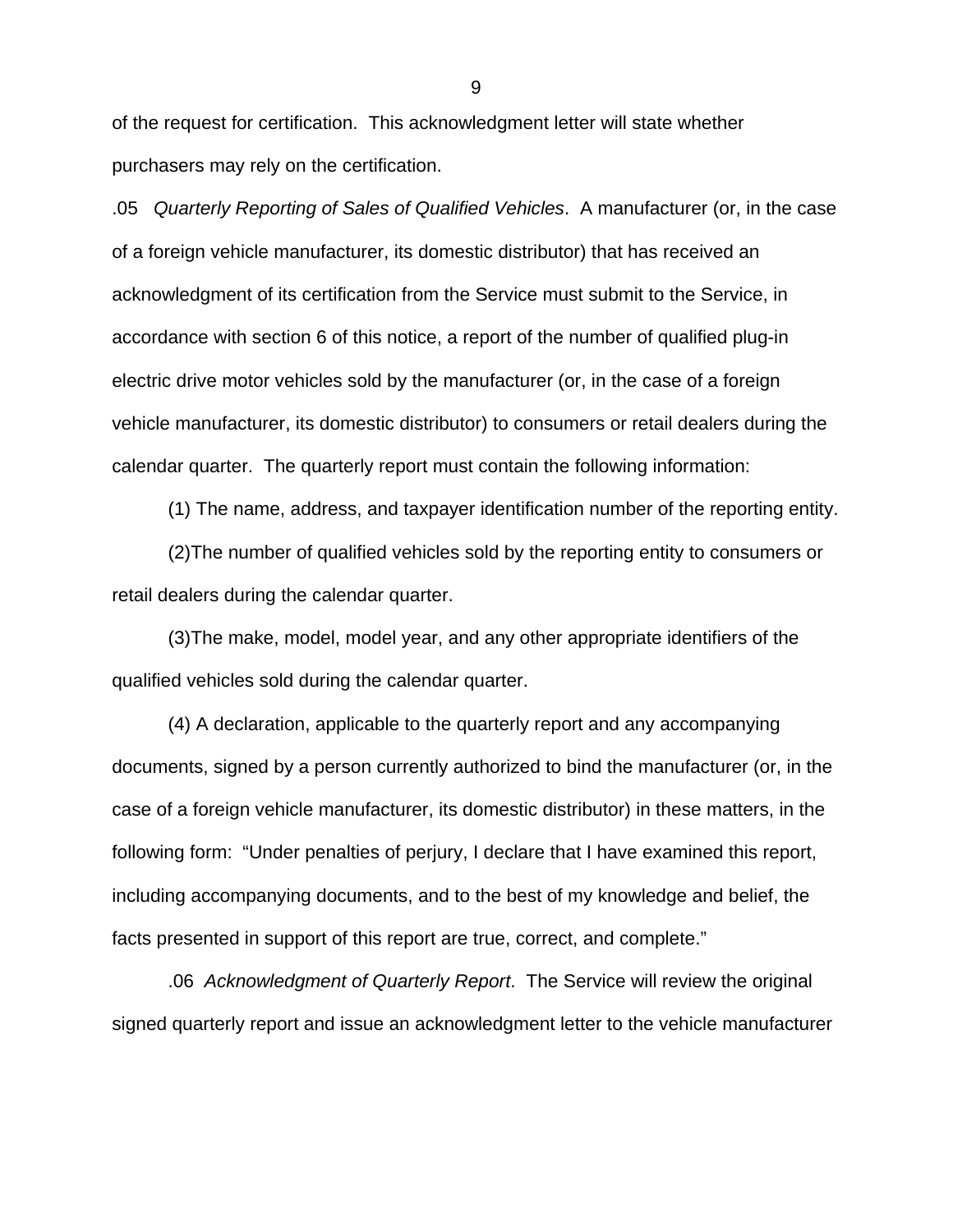(or, in the case of a foreign vehicle manufacturer, its domestic distributor) within 30 days of receipt of the report. This acknowledgment letter will state whether purchasers may continue to rely on the certification.

.07 *Effect of Erroneous Certification, Erroneous Quarterly Reports, or Failure to Make Timely Quarterly Reports*.

(1) *Erroneous Certification or Quarterly Report*. The acknowledgment that the Service provides for a certification is not a determination that a vehicle qualifies for the credit, or that the amount of the credit is correct. The Service may, upon examination (and after any appropriate consultation with the Department of Transportation or the Environmental Protection Agency), determine that the vehicle is not a new qualified plug-in electric drive motor vehicle or that the amount of the credit determined by the manufacturer (or, in the case of a foreign vehicle manufacturer, its domestic distributor) to be allowable with respect to the vehicle is incorrect. In either event, or in the event that the manufacturer (or, in the case of a foreign vehicle manufacturer, its domestic distributor) makes an erroneous quarterly report, the manufacturer's (or, in the case of a foreign vehicle manufacturer, its domestic distributor's) right to provide a certification to future purchasers of the new qualified plug-in electric drive motor vehicles will be withdrawn, and purchasers who acquire a vehicle after the date on which the Service publishes an announcement of the withdrawal may not rely on the certification. Purchasers may continue to rely on the certification for vehicles they acquired on or before the date on which the announcement of the withdrawal is published (including in cases in which the vehicle is not placed in service and the credit is not claimed until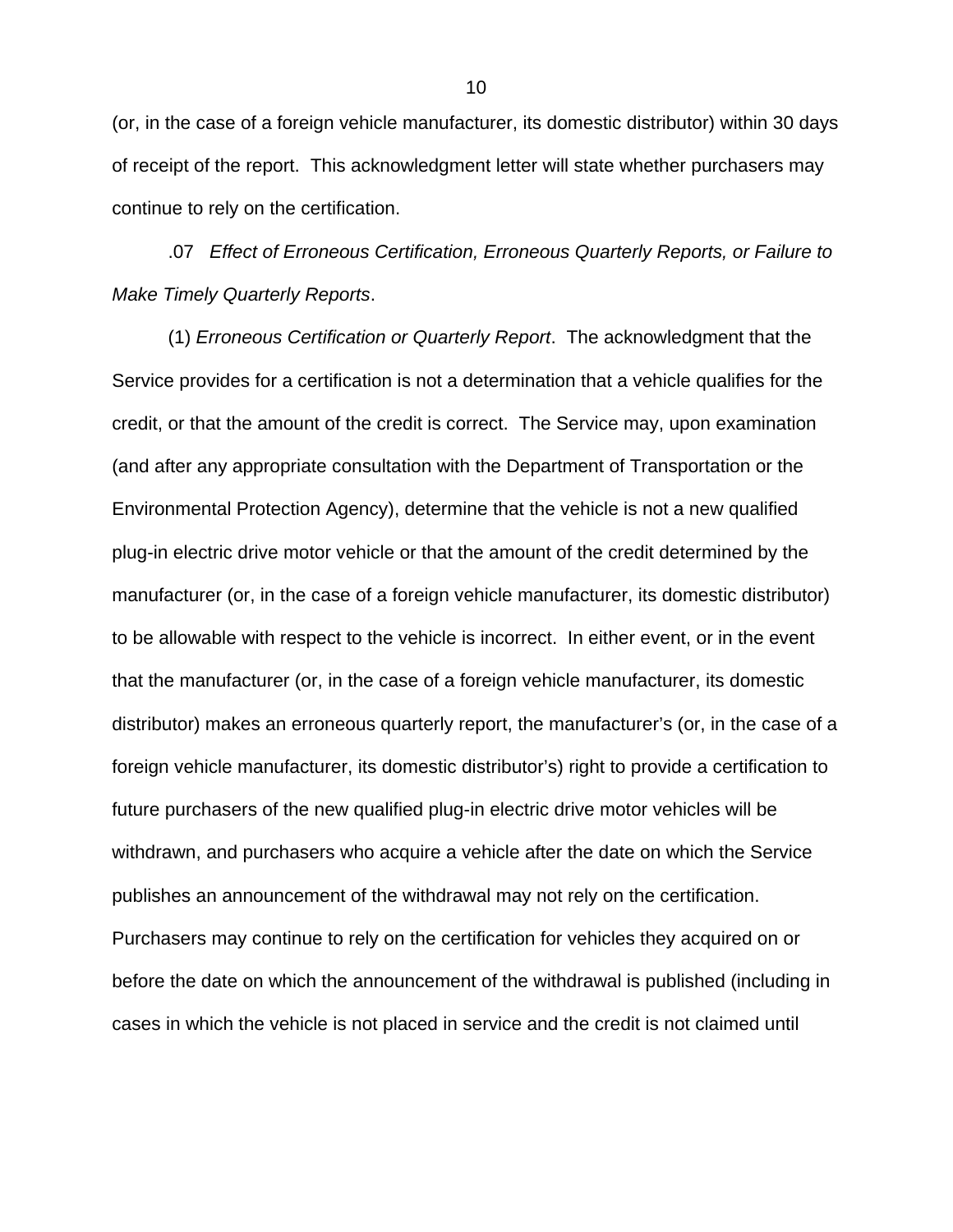after that date), and the Service will not attempt to collect any understatement of tax liability attributable to such reliance. Manufacturers (or, in the case of foreign vehicle manufacturers, their domestic distributors) are reminded that an erroneous certification or an erroneous quarterly report may result in the imposition of penalties, including, but not limited to, the penalties:

(a) Under § 7206 for fraud and making false statements; and

(b) Under § 6701 for aiding and abetting an understatement of tax liability in the amount of \$1,000 (\$10,000 in the case of understatements by corporations) per return on which a credit is claimed in reliance on the certification.

(2) *Failure to Make Timely Quarterly Report*. If a manufacturer (or, in the case of a foreign vehicle manufacturer, its domestic distributor) fails to make a quarterly report in accordance with section 5.05 of this notice and at the time specified in section 6.02 of this notice, the acknowledgment letter issued under section 5.04 of this notice may be withdrawn, and purchasers will not be entitled to rely on the related certification for quarters beginning after the date on which the Service publishes an announcement of the withdrawal (generally, quarters beginning after the due date of the report). If the quarterly report is filed subsequently, the Service may reissue the acknowledgment letter and retract the withdrawal announcement.

Section 6. TIME AND ADDRESS FOR FILING CERTIFICATION AND QUARTERLY REPORTS

 .01 *Time for Filing Certification*. In order for a certification under section 5 of this notice to be effective for new qualified plug-in electric drive motor vehicles placed in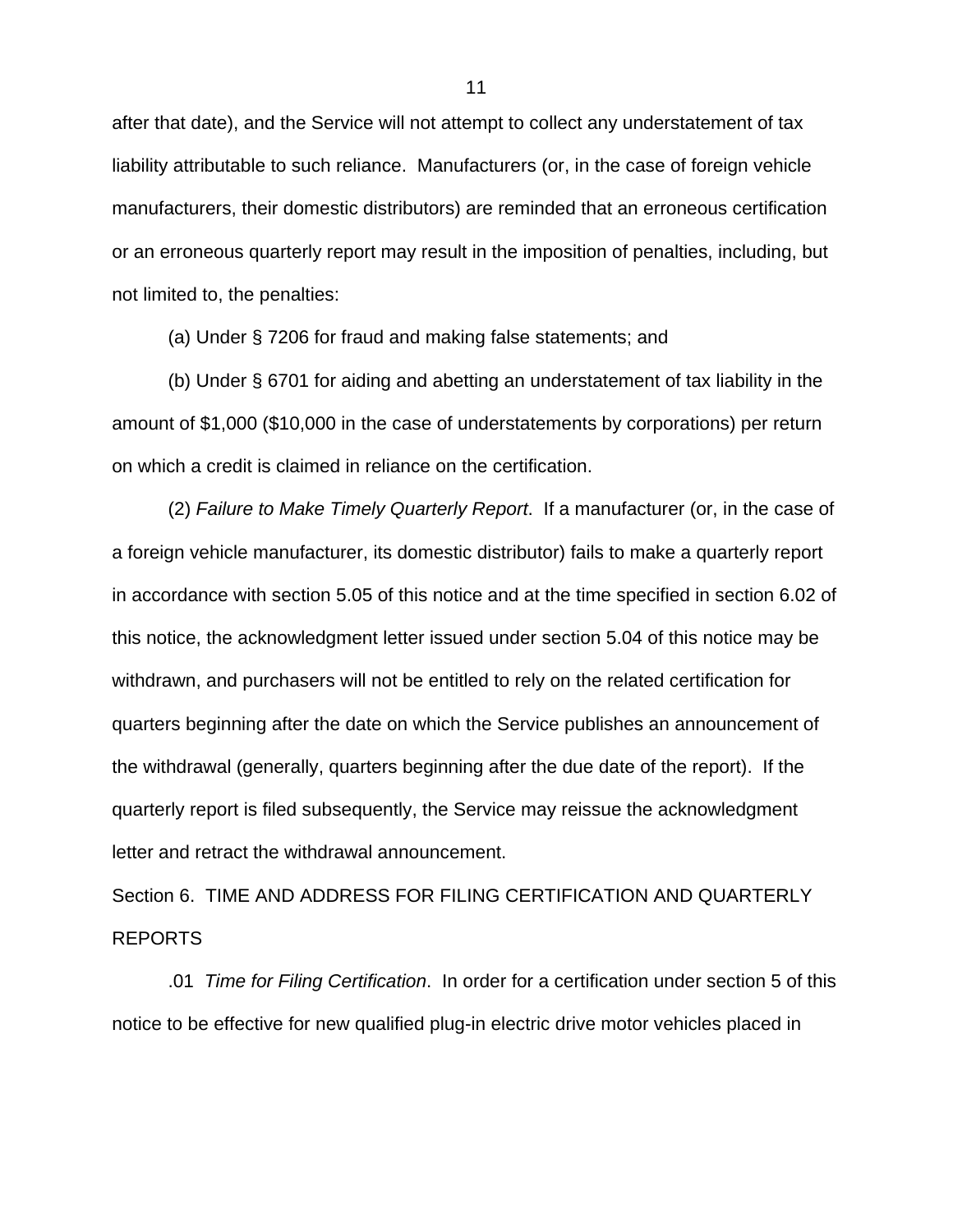service during a calendar year, the certification must be received by the Service not later than December 31 of that calendar year.

 .02 *Time for Filing Quarterly Reports*. A report of sales of qualified vehicles during a quarter must be filed with the Service at the address specified in section 6.03 of this notice not later than the last day of the first calendar month following the quarter to which the report relates.

 .03 *Address for Filing*. Certifications and quarterly reports under section 5 of this notice must be sent to:

Internal Revenue Service Industry Director, LMSB, Heavy Manufacturing & Transportation Metro Park Office Complex – LMSB 111 Wood Avenue, South Iselin, New Jersey 08830

## Section 7. PAPERWORK REDUCTION ACT

The collection of information contained in this notice has been reviewed and approved by the Office of Management and Budget in accordance with the Paperwork Reduction Act (44 U.S.C. 3507) under control number 1545-2137.

An agency may not conduct or sponsor, and a person is not required to respond

to, a collection of information unless the collection of information displays a valid OMB

control number.

The collections of information in this notice are in sections 5 and 6. This

information is collected and retained in order to ensure that vehicles meet the

requirements for the new qualified plug-in electric drive motor vehicle credit under §